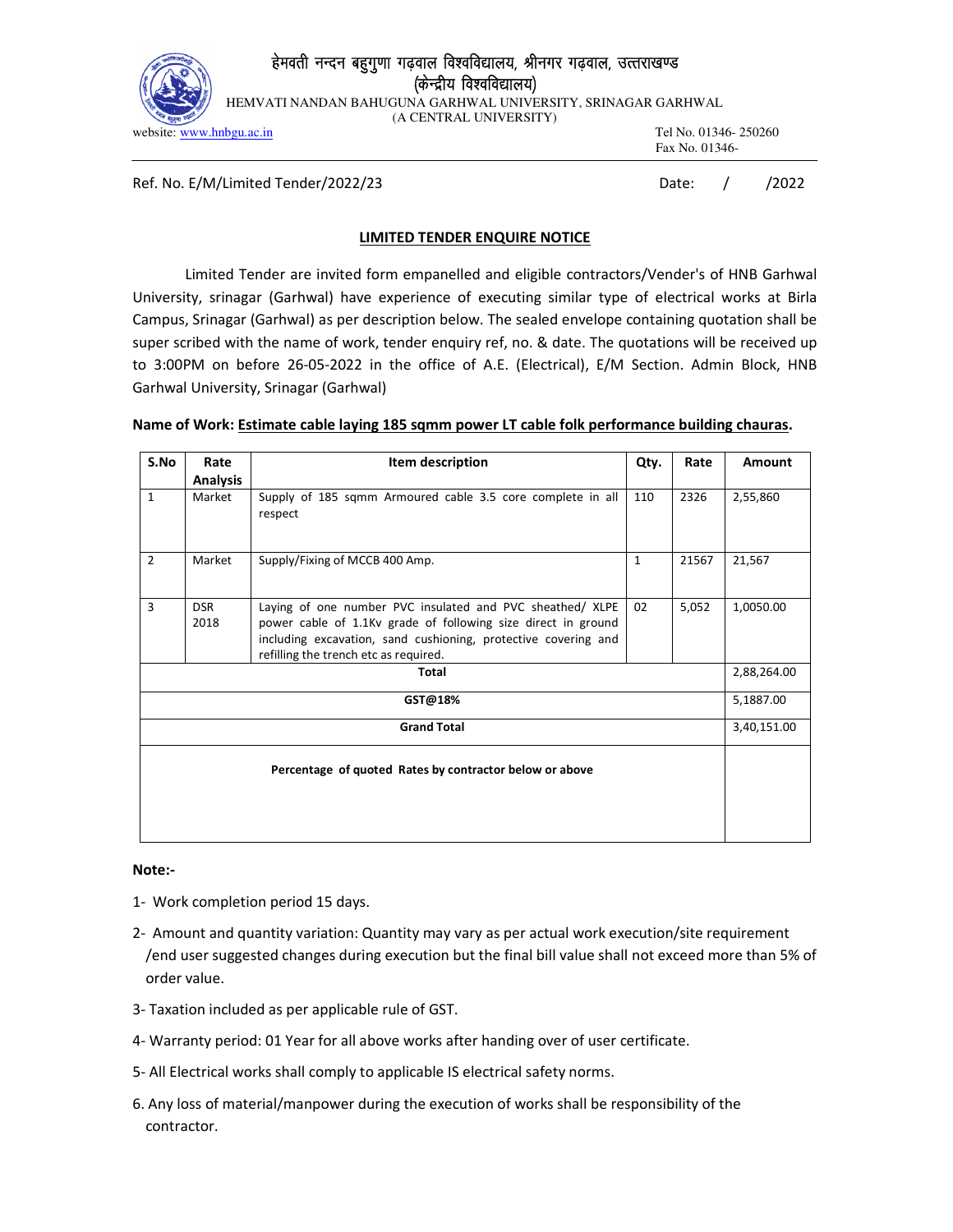

## हेमवती नन्दन बहुगुणा गढ़वाल विश्वविद्यालय, श्रीनगर गढ़वाल, उत्तराखण्ड (केन्द्रीय विश्वविद्यालय)

HEMVATI NANDAN BAHUGUNA GARHWAL UNIVERSITY, SRINAGAR GARHWAL (A CENTRAL UNIVERSITY)

| $\sim$ 33 $\sim$<br>website: www.hnbgu.ac.in | Tel No. 01346-250260<br>Fax No. 01346- |  |       |  |
|----------------------------------------------|----------------------------------------|--|-------|--|
| Ref. No. E/M/Limited Tender/2022/23          | Date:                                  |  | /2022 |  |

- 7. For execution of above works all accessories shall be arranged by contractor at their end.
- 8. Contractor must have valid electrical Safety Certificate issued by the DG Electrical Safety.
- 9. Any other losses occurring during the execution of above work shall also be the responsibility of the contractor.
- 10. All works shall be executed by skilled electrician under the supervision of qualified supervisor.
- 11. Quality of work must comply with CPWD norms.
- 12. Limited Tender enquire form can be down loaded from the University website www.hnbgu.ac.in duly filed and signed by the contractors.
- 13. The estimated cost of this work is Rs **3,40,151.00**inclusive of applicable GST. The earnest money deposit of **Rs. 6,803.00** shall be submitted in the form of FDR of DD in favour of the Finance officer, HNB Garhwal University, Srinagar (Garhwal), Uttarakhand payable at Srinagar (Garhwal). Teh EMD of successful bidder will be retained till the completion of work and shall be returned after the payment of final bill & deduction of security. The EMD of unsuccessful bidders shall be returned after the final award of work.
- 14. In case one or more eligible bidders are found lowest that is the L-1 prices are same then all L-1 bidders will be asked to resubmit their bids in sealed envelope with the objective fto break tie the cases and determine a single L-1 bidder.
- 15.The works will be executed on Agreement/work order basis.
- 16. University reserves the right to reject any quotation of all quotation without prejudice, assigning any reason or giving any explanation.
- 17. If quotations are submitted without clearly writing the rates and total amount then quotation shall be rejected.
- 18. Quotation not stamped & signed by the contractor or his legally authorized agent will be considered invalid.
- 19. Income Tax and other Applicable taxes such as GST etc. shall be deducted as per applicable Govt. rules.
- 20. **Amount and quantity variation:** Quantity may very as per actual work section site requirement/end user suggested changes during execution but the final bill values shall not exceed more than 5% of order value.
- 21. All the materials/ Equipments provided by the vendor will be checked by electrical division of University.
- **22. Work Completion Period:** Within 15 days from the date of issue of letter of award work order work completion certificate shall be issued by the Electrical Division after Obtaining a satisfactory work